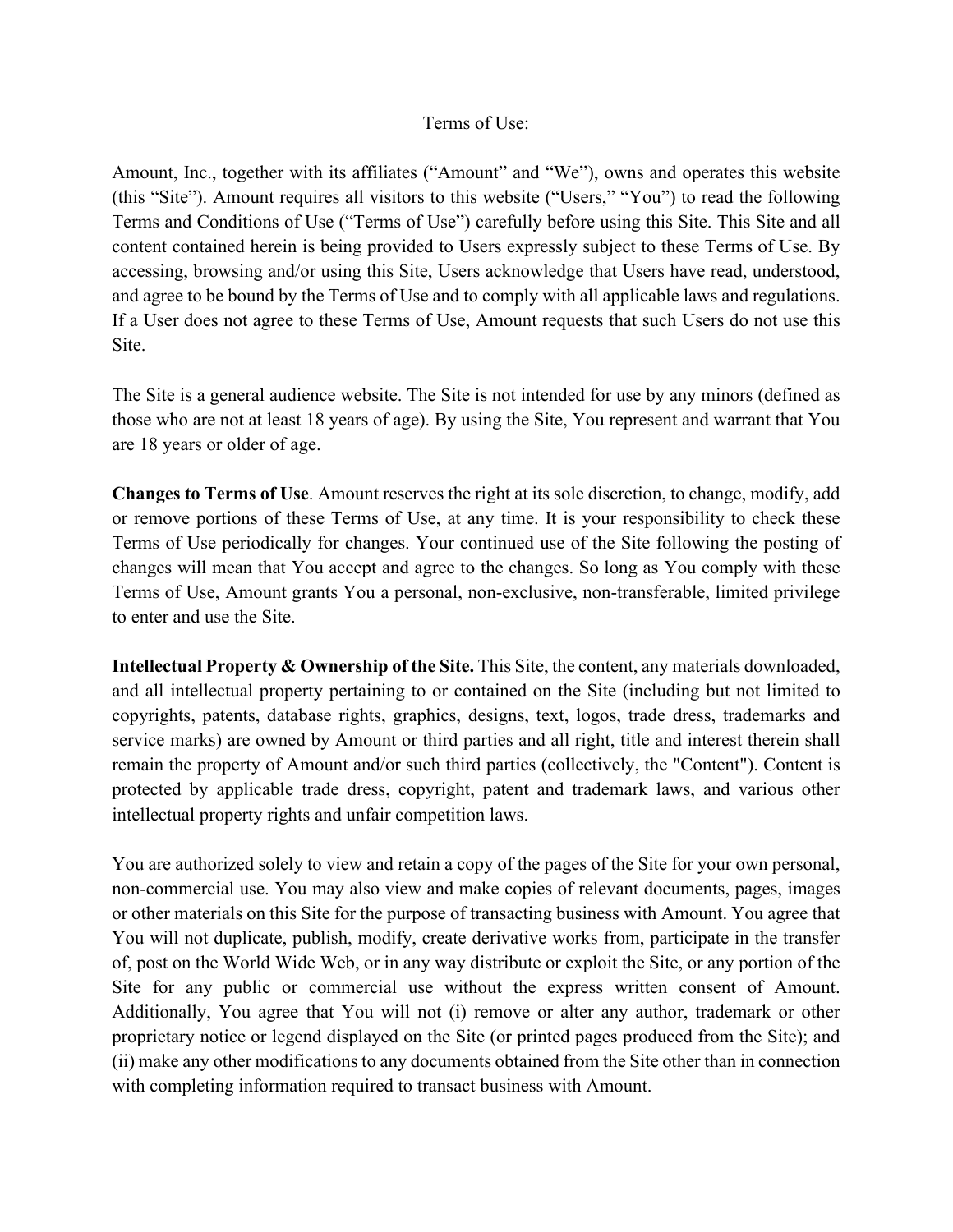**Privacy**. Amount's Privacy Policy applies to all Users use of this Site, and its terms are made a part of these Terms of Use by this reference. Additionally, by using the Site, Users acknowledge and agree that internet transmissions are never completely private or secure. Users understand that any message or information sent to the Site may be read or intercepted by others, notwithstanding reasonable efforts by Users and Amount to protect such transmissions.

**Links to Other Web Sites and Services**. This Site may contain links to outside services and resources, the availability and content of which Amount does not control. We are not responsible for examining or evaluating, and we do not warrant the offering of these businesses or individuals or the content of their web sites. Amount does not assume any responsibility or liability for the actions, products, and content of these and any other third parties. Any concerns regarding any such service or resource, or any link thereto, should be directed to the particular outside service or resource.

**Warranty Disclaimer.** AMOUNT DOES NOT PROMISE THAT THE SITE OR ANY CONTENT, DOCUMENT OR FEATURE OF THE SITE WILL BE ERROR-FREE OR UNINTERRUPTED, OR THAT ANY DEFECTS WILL BE CORRECTED OR THAT YOUR USE OF THE SITE WILL PROVIDE SPECIFIC RESULTS. THE MATERIAL IN THIS SITE COULD INCLUDE TECHNICAL INACCURACIES OR TYPOGRAPHICAL ERRORS. THE SITE AND ITS CONTENT ARE DELIVERED ON AN "AS-IS" AND "AS-AVAILABLE" BASIS. ALL INFORMATION PROVIDED ON THE SITE IS SUBJECT TO CHANGE WITHOUT NOTICE. AMOUNT CANNOT ENSURE THAT ANY FILES, DOCUMENTS OR OTHER DATA YOU DOWNLOAD FROM THE SITE WILL BE FREE OF VIRUSES OR CONTAMINATION OR DESTRUCTIVE FEATURES. AMOUNT DISCLAIMS ALL WARRANTIES, EXPRESS OR IMPLIED, INCLUDING ANY WARRANTIES OF ACCURACY, NON-INFRINGEMENT, MERCHANTABILITY AND FITNESS FOR A PARTICULAR PURPOSE. AMOUNT DISCLAIMS ANY AND ALL LIABILITY FOR THE ACTS, OMISSIONS AND CONDUCT OF ANY THIRD PARTIES IN CONNECTION WITH OR RELATED TO YOUR USE OF THE SITE. YOU ASSUME TOTAL RESPONSIBILITY FOR YOUR USE OF THE SITE AND ANY LINKED SITES. YOUR SOLE REMEDY AGAINST AMOUNT FOR DISSATISFACTION WITH THE SITE OR ANY CONTENT IS TO STOP USING THE SITE OR ANY SUCH CONTENT. THIS LIMITATION OF RELIEF IS A PART OF THE BARGAIN BETWEEN THE PARTIES.

**Disclaimer Exception**. SOME JURISDICTIONS DO NOT ALLOW THE LIMITATION OR EXCLUSION OF CERTAIN LIABILITIES OR WARRANTIES, SO SOME OF THE ABOVE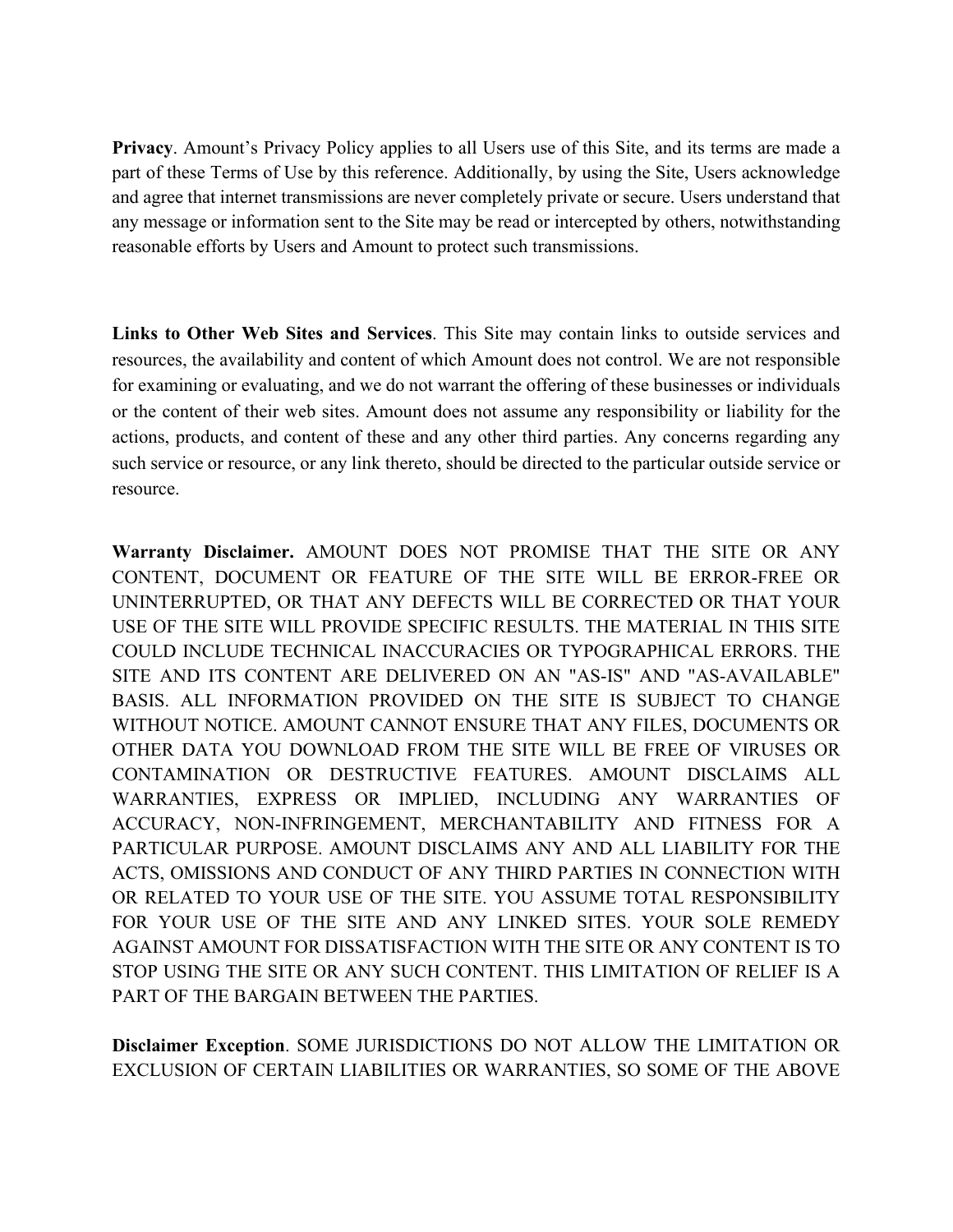## DISCLAIMERS AND LIMITATIONS MAY NOT APPLY. IN SUCH JURISDICTIONS, AMOUNT'S LIABILITY IS LIMITED TO THE GREATEST EXTENT PERMITTED BY LAW.

**Availability**. This site is not intended for distribution to, or use by, any person or entity in any jurisdiction or country where such distribution or use would be contrary to local law or regulation. By offering this Site and information, or any products or services through this Site, no distribution or solicitation is made by Amount to any person to use this Site, or such information, products or services in jurisdictions where the provision of this Site and such information, products and services is prohibited by law.

**Site Security**. As a condition of your use of this Site, You agree that You will not, and You will not take any action intended to: (i) access data that is not intended for You; (ii) invade the privacy of, obtain the identity of, or obtain any personal information about any customer or user of this Site; (iii) probe, scan or test the vulnerability of this Site or the Amount network or breach security or authentication measures without proper authorization; (iv) attempt to interfere with service to any user, host or network or otherwise attempt to disrupt our business, including, without limitation, via means of submitting a virus to this Site, overloading, "flooding," "spamming," "mail bombing" or "crashing;" (v) send unsolicited mail, including promotions and/or advertising of products and services; (vi) access the source code or object code of this Site or attempt to decompile, reverse engineer, or dissemble this Site; or (vii) interfere with or disable this Site or the servers or networks used in connection with this Site in any way. Violations of system or network security may result in civil or criminal liability.

**Indemnification**. By agreeing to the Terms of Use, User hereby agree to defend, indemnify and hold Amount and its directors, officers, agents, contractors, affiliates, partners and employees, harmless from and against any and all losses, liabilities, claims, demands, damages, costs and expenses, including reasonable attorney's fees, court costs, and litigation expenses, arising out of, by virtue of, or in connection with any breach of these Terms of Use by User, User's access to this Site, or use of this Site. Amount reserves the right to assume or participate, at User's expense, in the investigation, settlement and defense of any such action or claim.

**Waiver**. The failure by Amount to enforce any of its rights under these Terms of Use shall not be construed as a waiver of those rights or any other rights in any way whatsoever.

**Severability**. If any provision of these Terms of Use is found to be invalid or unenforceable, such provisions shall be deleted without affecting the remaining portions herein and the remaining provisions shall be enforced to the fullest extent possible and shall remain in full force and effect.